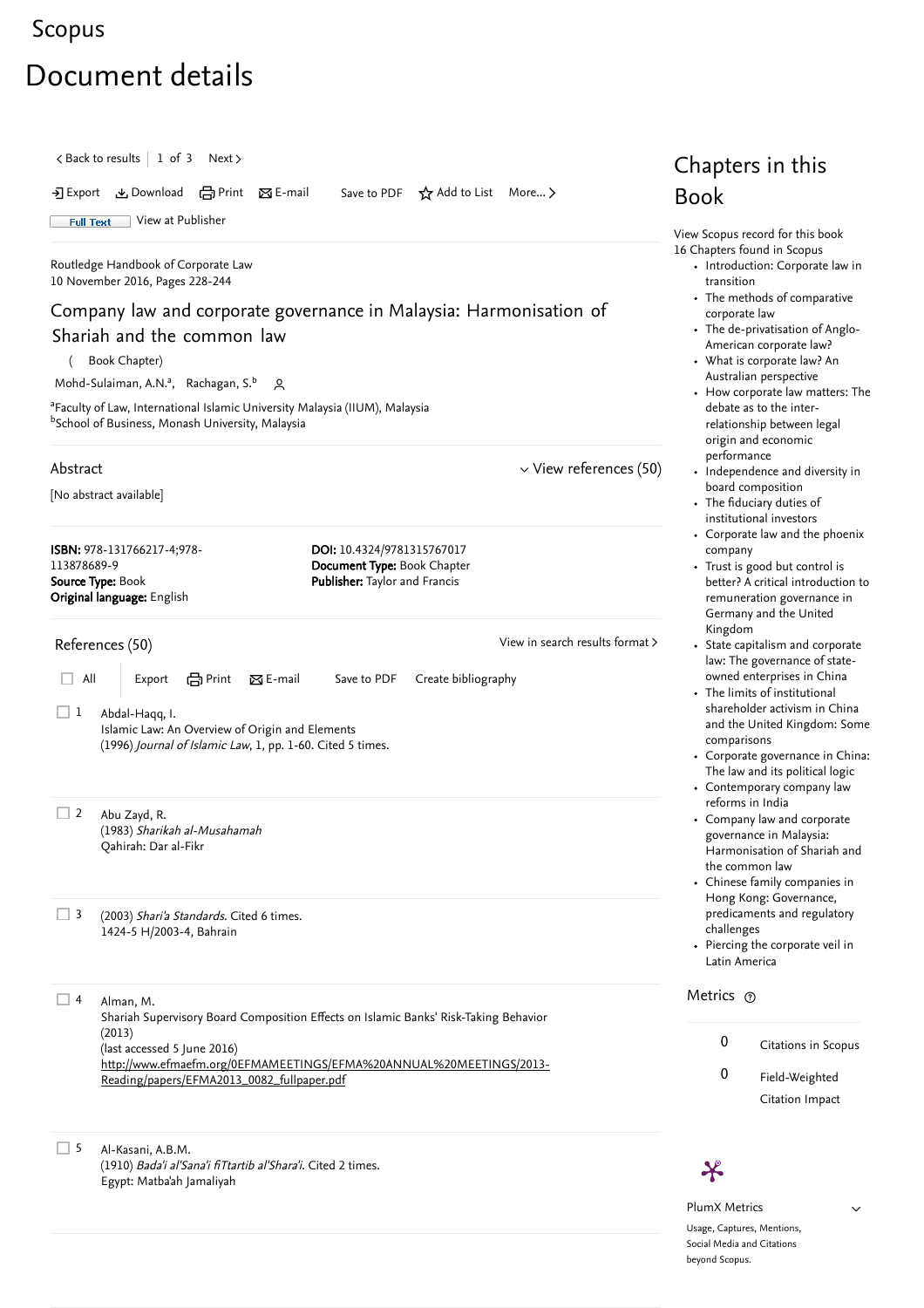| 6                             | Al-Khayyat, A.A.<br>(1994) Al-Sharikat Fil Shariah al-Islamiyyah<br>Beirut: Mu'assasah al-Risalat                                                                                                                          | Cited by 0 documents                                                                 |  |
|-------------------------------|----------------------------------------------------------------------------------------------------------------------------------------------------------------------------------------------------------------------------|--------------------------------------------------------------------------------------|--|
|                               |                                                                                                                                                                                                                            | Inform me when this document<br>is cited in Scopus:                                  |  |
| $\Box$ 7                      | Al-Qaradawi, Y.<br>(1994) The Lawful and the Prohibited in Islam (al-Halal Wal Haram Fil Islam). Cited 182 times.<br>trans. El-Helbawy, K., Siddiqui, M.M. and Shukry, S. (1999) Indianapolis: American Trust Publications | Set citation feed ><br>Set citation alert >                                          |  |
| 8                             | Al-Zuhayli, W.<br>(2003) Financial Transactions in Islamic Jurisprudence Vol 1<br>Damascus: Dar al-Fikr                                                                                                                    | Related documents<br>Find more related documents in<br>Scopus based on:<br>Authors > |  |
| 9<br>$\overline{\phantom{a}}$ | 'Exposure Drafts on Islamic Financial Contracts' (Shariah Requirements and Optional Practices)<br>(2013)<br>(last accessed 5 June 2016)<br>http://www.bnm.gov.my                                                           |                                                                                      |  |
| 10<br>ப                       | (1999) Fit and Proper Principles. Cited 2 times.<br>Bank for International Settlements                                                                                                                                     |                                                                                      |  |
| $\Box$ 11                     | (2010) Principles for Enhancing Corporate Governance. Cited 59 times.<br>Bank for International Settlements                                                                                                                |                                                                                      |  |
| 12                            | (2014) Annual Report 2014. Cited 144 times.                                                                                                                                                                                |                                                                                      |  |
| 13                            | Chapra, M.U.<br>Challenges facing the islamic financial industry<br>(2007) Handbook of Islamic Banking, pp. 325-357. Cited 15 times.<br>http://www.e-elgar.com/bookentry_main.lasso?id=3621<br>ISBN: 978-184542083-3       |                                                                                      |  |
|                               | 14 Chapra, M.U., Ahmed, H.<br>(2002) Corporate Governance in Islamic Financial Institutions, Islamic Development Bank: Periodical<br>Document No. 6. Cited 2 times.<br>Islamic Research and Training Institute             |                                                                                      |  |
|                               | 15 Committee, C.<br>(1945) Report of the Committee on Company Law Amendment. Cited 13 times.<br>Cmd. 6659, London: HMSO                                                                                                    |                                                                                      |  |
|                               | 16 Cox, J.D., Hazen, T.L., O'Neal, F.H.<br>(1997) Corporations. Cited 34 times.<br>New York: Aspen Law & Business                                                                                                          |                                                                                      |  |
| $\Box$ 17                     | Ernst, Young<br>(2012) The World Islamic Banking Competitiveness Report: A Brave New World of Sustainable Growth 2011-<br>2012                                                                                             |                                                                                      |  |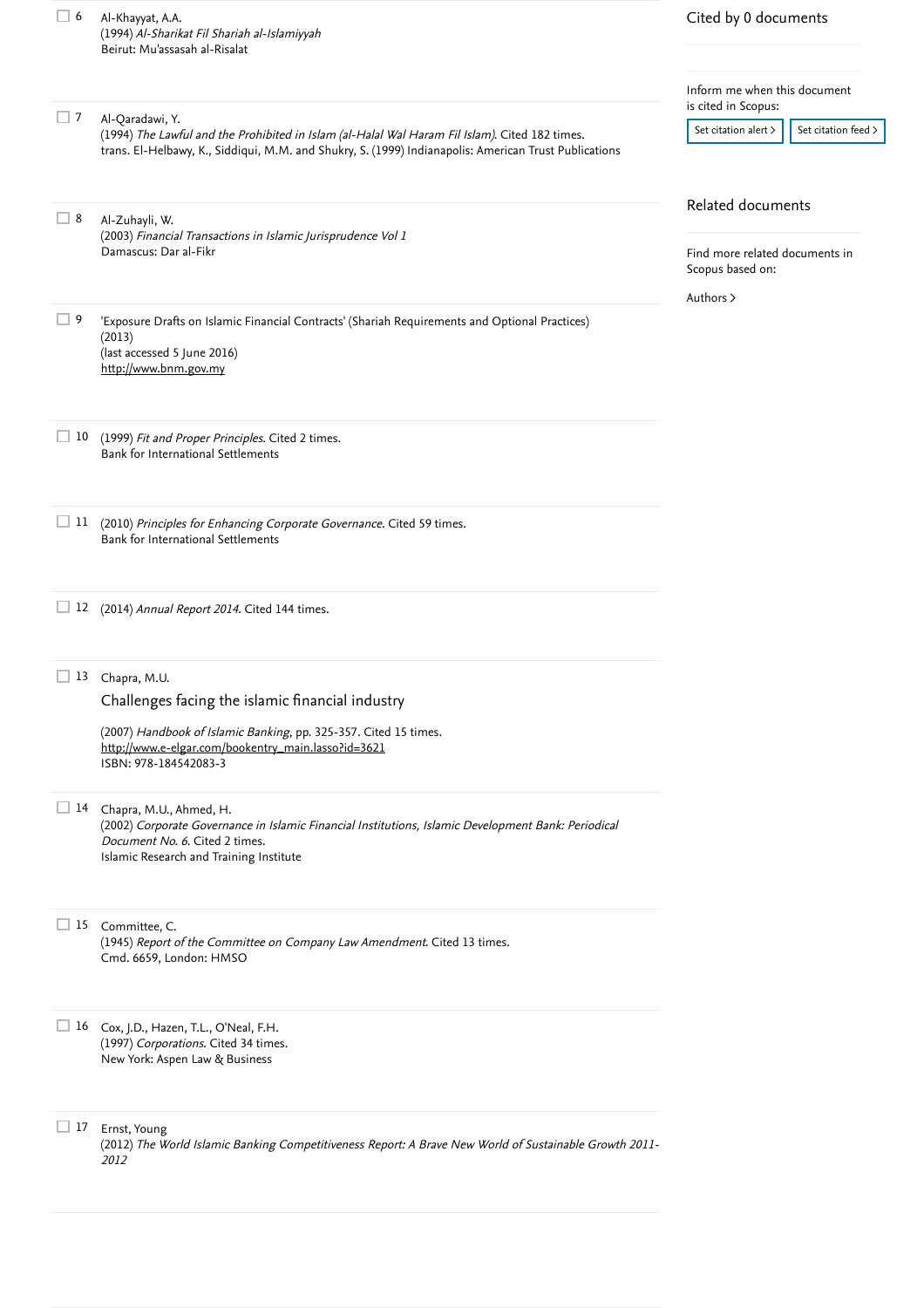| 18 | Gower, L.C.B.<br>(1961) Final Report of the Commission of Enquiry into the Working and Administration of the Present<br>Company Law of Ghana. Cited 6 times.<br>Accra: Government Printing Department                                                                                                               |
|----|---------------------------------------------------------------------------------------------------------------------------------------------------------------------------------------------------------------------------------------------------------------------------------------------------------------------|
| 19 | Hainsworth, A.<br>Governance Rules for Islamic Financial Institutions: The New Frontier?<br>(2007) Butterworths Journal of International Banking and Financial Law, 22, pp. 515-520.                                                                                                                                |
| 20 | Haron, S.<br>(1997) Islamic Banking, Rules and Regulations. Cited 16 times.<br>Petaling Jaya: Pelanduk Publications                                                                                                                                                                                                 |
| 21 | Hasan, Z.<br>Regulatory Framework of Shari'ah Governance System in Malaysia, GCC Countries and the UK<br>(2010) Kyoto Bulletin of Islamic Area Studies, 3 (2), pp. 82-115. Cited 14 times.                                                                                                                          |
| 22 | Hassan, A.A.<br>(1997) Sales and Contracts in Early Islamic Law<br>New Delhi: Kitab Bhavan                                                                                                                                                                                                                          |
| 23 | Hassan, A., Hla Win, K., Ahmed, M.H.<br>The application of choice of law and choice of forum clauses to Islamic banking and<br>financial cross border transactions<br>(2012) Australian Journal of Basic and Applied Sciences, 6 (11), pp. 370-380.<br>http://www.ajbasweb.com/ajbas/2012/Special%20oct/370-380.pdf |
| 24 | Ibn Qudamah, A.M.A.<br>(1972) Al-Mughni Wa Yalihi al-Sharh al-Kabir. Cited 5 times.<br>Vol 5, Beirut: Darul Kitab al-Arabi                                                                                                                                                                                          |
| 25 | Ibrahim, A.B.<br>Islamic Preference Shares: An Analysis in Light of the Principles of Musharakah and Tanazul<br>(2010)<br>paper presented in International Conference on Islamic Banking & Finance: Crossborder Practices &<br>Litigation (15-16 June 2010)                                                         |
| 26 | (2013) Malaysia: Publication of Financial Sector Assessment Program Documentation: Detailed Assessment<br>of Implementation of IOSCO Objectives and Principles of Securities Regulation: IMF Country Report No<br>13/59<br>International Monetary Fund, Washington                                                  |
| 27 | (2013) Malaysia: Financial Sector Stability Assessment: IMF Country Report No. 13/52<br>International Monetary Fund, Washington                                                                                                                                                                                     |
| 28 | Committee, J.<br>(1962) Report of the Company Law Committee<br>Cmd 1749, London: HMSO)                                                                                                                                                                                                                              |
| 29 | Junius, A.<br>Islamic Finance-Issues Surrounding Islamic Law as a Choice of Law under German Conflict of Laws<br>Principles<br>(2007) Chicago Journal of International Law, 7 (2), pp. 537-550.                                                                                                                     |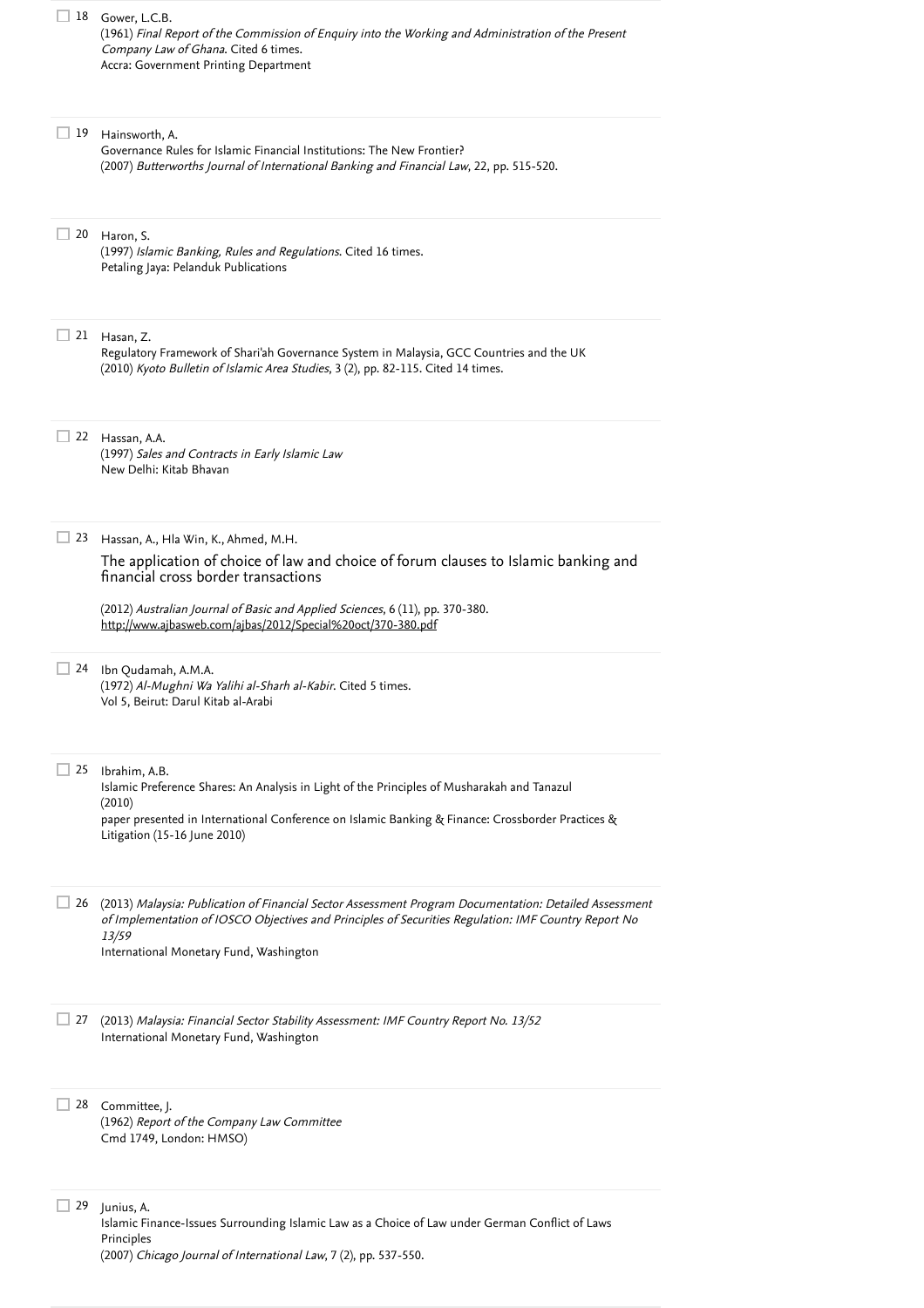| 30 | Laldin, M.A.<br>(2006) Introduction to Shariah and Islamic Jurisprudence. Cited 12 times.<br>Kuala Lumpur: Cert Publications                                                                                                                                                                                                                                                                                                                |
|----|---------------------------------------------------------------------------------------------------------------------------------------------------------------------------------------------------------------------------------------------------------------------------------------------------------------------------------------------------------------------------------------------------------------------------------------------|
| 31 | Mahmood, N.K.<br>Developing a Platform For Consumer Protection in the Islamic Financial Services Industry<br>(2013) Promoting Resilience and Stability of the Islamic Financial Services Industry: Strengthening<br>Consumer Protection and Business Conduct<br>presentation at Sixth Islamic Financial Stability Forum, (12 December 2012) Jeddah: Islamic Financial<br>Services Board, (last accessed 5 June 2016)<br>http://www.ifsb.org |
| 32 | Mohd-Sulaiman, A.N.<br>Shares in the Modern Corporation: A Comparison Between Malaysian Companies Act 1965 and the Islamic<br>Perspective<br>(2005) IIUM Law Journal, 13, pp. 1-25.                                                                                                                                                                                                                                                         |
| 33 | Mohd-Sulaiman, A.N.<br>Payment for Company's Shares<br>(2006) IIUM Law Journal, 14 (2), pp. 271-286.                                                                                                                                                                                                                                                                                                                                        |
| 34 | Naqvi, S.N.H.<br>(1982) Ethics and Economics: An Islamic Synthesis. Cited 95 times.<br>Leicester: The Islamic Foundation                                                                                                                                                                                                                                                                                                                    |
| 35 | Malaysia's Capital Market, Securities Commission Malaysia, Kuala Lumpur<br>(2004) Islamic Capital Market Fact Finding Report: Report of the Islamic Capital Market Task Force of the<br>International Organization of Securities Commissions<br>(last accessed 5 June 2016)<br>http://www.sc.com.my                                                                                                                                         |
| 36 | (2010) Performance Pays: Directors' Remuneration Survey<br>Kuala Lumpur: Bank Negara Malaysia and Perbadanan Insurans Deposit Malaysia                                                                                                                                                                                                                                                                                                      |
| 37 | Rahman, F.<br>Riba and Interest<br>(1964) Islamic Studies, 3 (1), pp. 1-43. Cited 61 times.<br>(Karachi)                                                                                                                                                                                                                                                                                                                                    |
| 38 | Safieddine, A.<br>Islamic financial institutions and corporate governance: New insights for agency<br>theory                                                                                                                                                                                                                                                                                                                                |
|    | (2009) Corporate Governance, 17 (2), pp. 142-158. Cited 34 times.<br>doi: 10.1111/j.1467-8683.2009.00729.x                                                                                                                                                                                                                                                                                                                                  |
|    | View at Publisher                                                                                                                                                                                                                                                                                                                                                                                                                           |
| 39 | Schacht, J.<br>(1964) An Introduction to Islamic Law. Cited 670 times.<br>Oxford: Clarendon Press                                                                                                                                                                                                                                                                                                                                           |
| 40 | Commission, S.<br>(2007) Resolutions of the Securities Commission Shari'ah Advisory Council<br>2nd ed, Kuala Lumpur: Securities Commission                                                                                                                                                                                                                                                                                                  |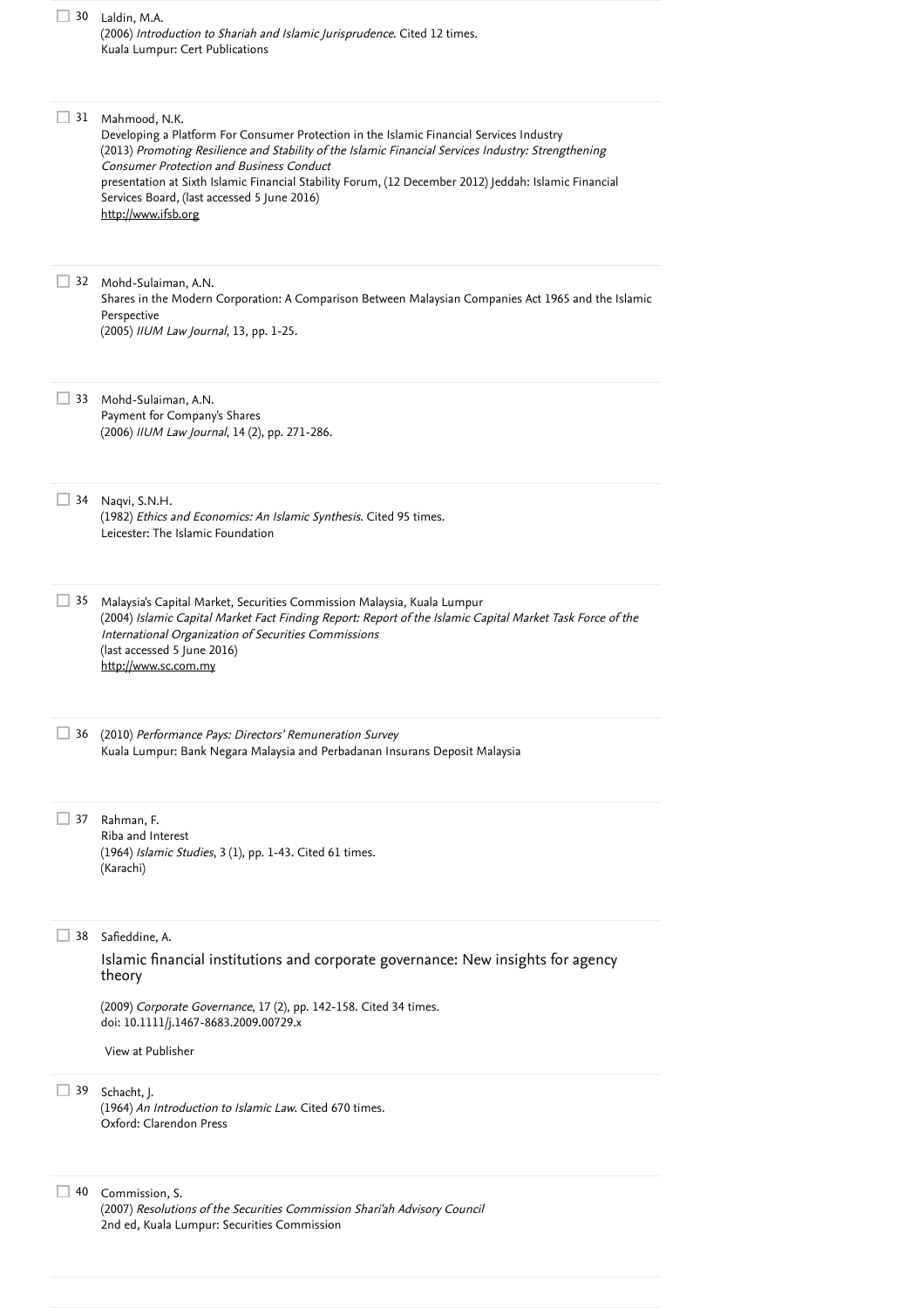<span id="page-4-0"></span>

|    | (2011) Malaysia's Capital Market<br>Kuala Lumpur: Securities Commission                                                                                                                                                 |
|----|-------------------------------------------------------------------------------------------------------------------------------------------------------------------------------------------------------------------------|
|    | 42 Commission, S.<br>(2013) Annual Report 2013<br>Kuala Lumpur: Securities Commission                                                                                                                                   |
| 43 | Commission, S.<br>(2014) Annual Report 2014. Cited 35 times.<br>Kuala Lumpur: Securities Commission                                                                                                                     |
| 44 | Siddiqi, M.N.<br>(1985) Partnerships and Profit Sharing in Islamic Law. Cited 60 times.<br>Leicester: The Islamic Foundation                                                                                            |
| 45 | Siddiqi, M.N.<br>Evolution of Islamic Banking and Insurance as System Rooted in Ethics<br>(2000) Proceedings of the Takaful Forum. Cited 2 times.<br>(April 2000), New York                                             |
| 46 | Thani, N.N., Abdullah, M.R., Hassan, M.H.<br>(2010) Law and Practice of Islamic Banking and Finance, 2nd ed<br>Malaysia, Sweet & Maxwell Asia                                                                           |
| 47 | Villiers, C.<br>Corporate reporting and company law<br>(2006) Cambridge University Press, 9780521837934, pp. 1-338.<br>http://dx.doi.org/10.1017/CBO9780511494857<br>doi: 10.1017/CBO9780511494857<br>View at Publisher |
| 48 | Visser, H.<br>(2009) Islamic Finance Principles and Practice. Cited 51 times.<br>Cheltenham: Edward Elgar Publishing Ltd                                                                                                |
| 49 | Wayne, V., McIntosh, A.<br>A Short Review of the Historical Critique of Usury<br>(1998) Accounting, Business & Financial History, 8 (2), pp. 175-189. Cited 33 times.                                                   |
| 50 | Zahraa, M.<br>Legal Personality in Islamic Law<br>(1995) Arab Law Quarterly, 10 (3), pp. 193-206. Cited 4 times.<br>doi: 10.1163/157302595X00120<br>View at Publisher                                                   |